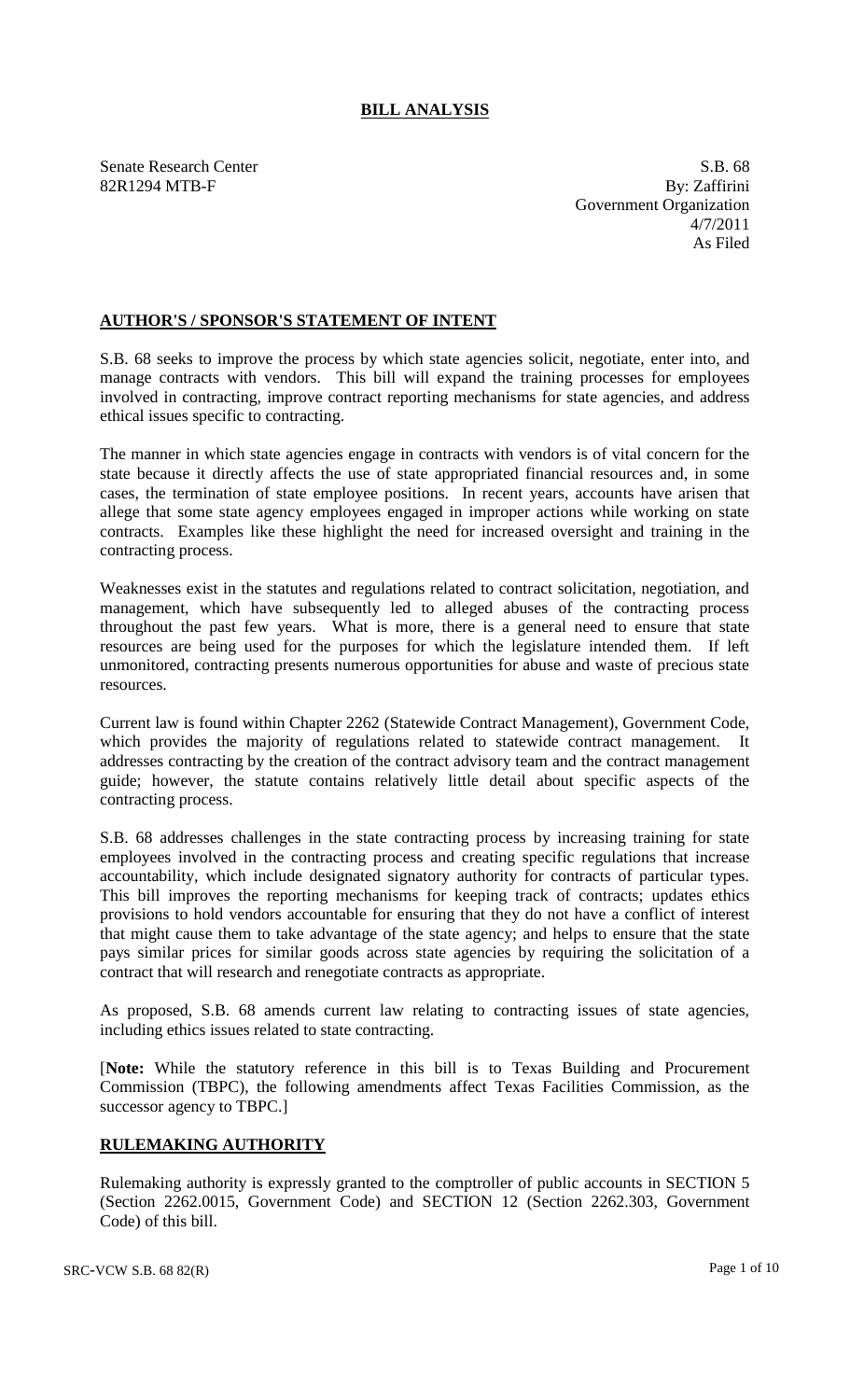Rulemaking authority is expressly granted to each state agency, as defined in Section 2056.001, Government Code, in SECTION 8 (Section 2262.062, Government Code) of this bill.

### **SECTION BY SECTION ANALYSIS**

SECTION 1. Amends Section 322.020, Government Code, by amending Subsections (b), (c), and (e), and by adding Subsection (g), as follows:

(b) Requires that each state agency provide the Legislative Budget Board (LBB) with certain information regarding each major contract entered into by the agency. Makes nonsubstantive changes.

(c) Requires the LBB to post on the Internet certain information, including information provided to the LBB under Subsection (b)(2) (relating to certain information required to be submitted to the LBB) regarding a major contract. Makes nonsubstantive changes.

(e) Requires the LBB to make the information searchable by contract value, state agency, vendor, and date, including both the beginning date and the end date of the contract.

(g) Requires the LBB, in consultation with the Contract Advisory Team (CAT) and the state office of contract management, to set appropriate criteria to determine when and what information should be updated.

SECTION 2. Amends Section 2113.102(a), Government Code, as follows:

(a) Prohibits a state agency from using appropriated money to contract with a person to audit the agency except as provided by Subsections (b) (relating to an audit of funds received from the United States government), (c) (relating to funds loaned by a state agency to an entity other than a state agency), and (d) (relating to an exception to Subsection (a)) and in accordance with Section 321.020 (Coordination of Certain Audits). Deletes existing text prohibiting a state agency, except as provided by Subsections (b), (c), and (d); Chapter 466 (State Lottery), pertaining to the state lottery; Chapter 2306 (Texas Department of Housing and Community Affairs), pertaining to the Texas Department of Housing and Community Affairs; and Chapter 361 (State Highway Turnpike Projects, pertaining to the Texas Turnpike Authority division of the Texas Department of Transportation, from using appropriated money to contract with a person to audit the financial records or accounts of the agency. Makes nonsubstantive changes.

SECTION 3. Amends Section 2162.103(a), Government Code, to require the State Council on Competitive Government, in comparing the cost of providing a service, to consider, among other costs, the installation costs and any other initial costs associated with a contract with a private contractor; other costs associated with the transition to using a private contractor's goods or services; and cost savings to the state if a private contractor were awarded the contract.

SECTION 4. Amends Section 2262.001, Government Code, by amending Subdivisions (3) and (4), and adding Subdivision (3-a), to, respectively, redefine "contract manager" and "major contract" and to define "executive director."

SECTION 5. Amends Subchapter A, Chapter 2262, Government Code, by adding Section 2262.0015, as follows:

Sec. 2262.0015. APPLICABILITY TO CERTAIN CONTRACTS. (a) Requires the comptroller of public accounts (comptroller) by rule to establish threshold requirements that exclude small or routine contracts, including purchase orders, from the application of this chapter.

(b) Provides that this chapter does not apply to an enrollment contract described by 1 T.A.C. Section 391.183 (Enrollment Contracts) as that section existed on November 1, 2007.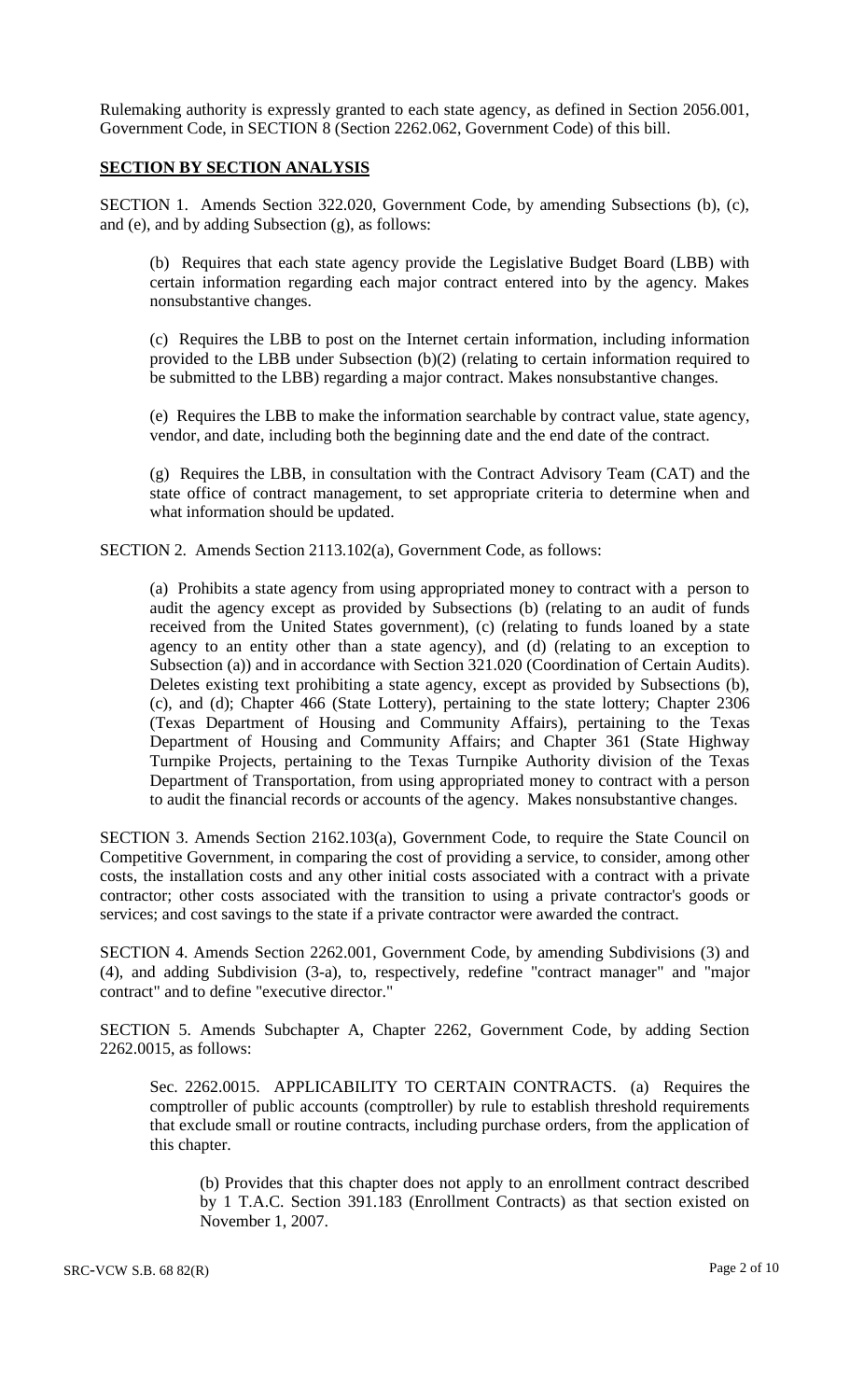SECTION 6. Amends the heading to Section 2262.053, Government Code, to read as follows:

Sec. 2262.053. TRAINING FOR CONTRACT MANAGERS.

SECTION 7. Amends Section 2262.053, Government Code, by amending Subsections (a) and (d), and adding Subsections (e), (f), and (g), as follows:

(a) Requires the comptroller or a private vendor selected by the comptroller, in coordination with the Texas Department of Information Resources (DIR), state auditor, and the Texas Health and Human Services Commission, to develop a training program for contract managers. Deletes existing text requiring the Texas Building and Procurement Commission (TBPC), in coordination with the comptroller, DIR, and state auditor, to develop or administer a training program for contract managers.

(d) Requires the comptroller, rather than TBPC, to administer the training program under this section.

(e) Requires the comptroller to certify contract managers who have completed the contract management training required under this section and to keep a list of those contract managers.

(f) Requires the program developed under this section to include a separate class on ethics and contracting.

(g) Authorizes a state agency or educational entity to develop qualified contract manager training to supplement the training required under this section. comptroller to incorporate the training developed by the agency or entity into the training program under this section.

SECTION 8. Amends Subchapter B, Chapter 2262, Government Code, by adding Section 2262.0535 and Sections 2262.055-2262.066, as follows:

Sec. 2262.0535. TRAINING FOR GOVERNING BODIES. (a) Requires the comptroller or a private vendor selected by the comptroller to adapt the program developed under Section 2262.053 to develop an abbreviated program for training the members of the governing bodies of state agencies. Authorizes the training to be provided together with other required training for members of state agency governing bodies.

(b) Requires all members of the governing body of a state agency to complete at least one course of the training developed under this section. Provides that this subsection does not apply to a state agency that does not enter into any contracts.

Sec. 2262.055. FEES FOR TRAINING. Requires the comptroller to set and collect a fee from state agencies that receive training under this subchapter in an amount that recovers the comptroller's costs for the training.

Sec. 2262.056. STATE AGENCY REPOSITORY. Requires that each state agency maintain in a central location all contracts for that agency.

Sec. 2262.057. REPORTING CONTRACTOR PERFORMANCE. (a) Requires each state agency, after a contract is completed or otherwise terminated, to review the contractor's performance under the contract.

(b) Requires the state agency, using the forms developed by CAT under Sections 2262.104 and 2262.105, to report to the comptroller, governor, lieutenant governor, and speaker of the house of representatives on the results of the review regarding the contractor's performance under the contract.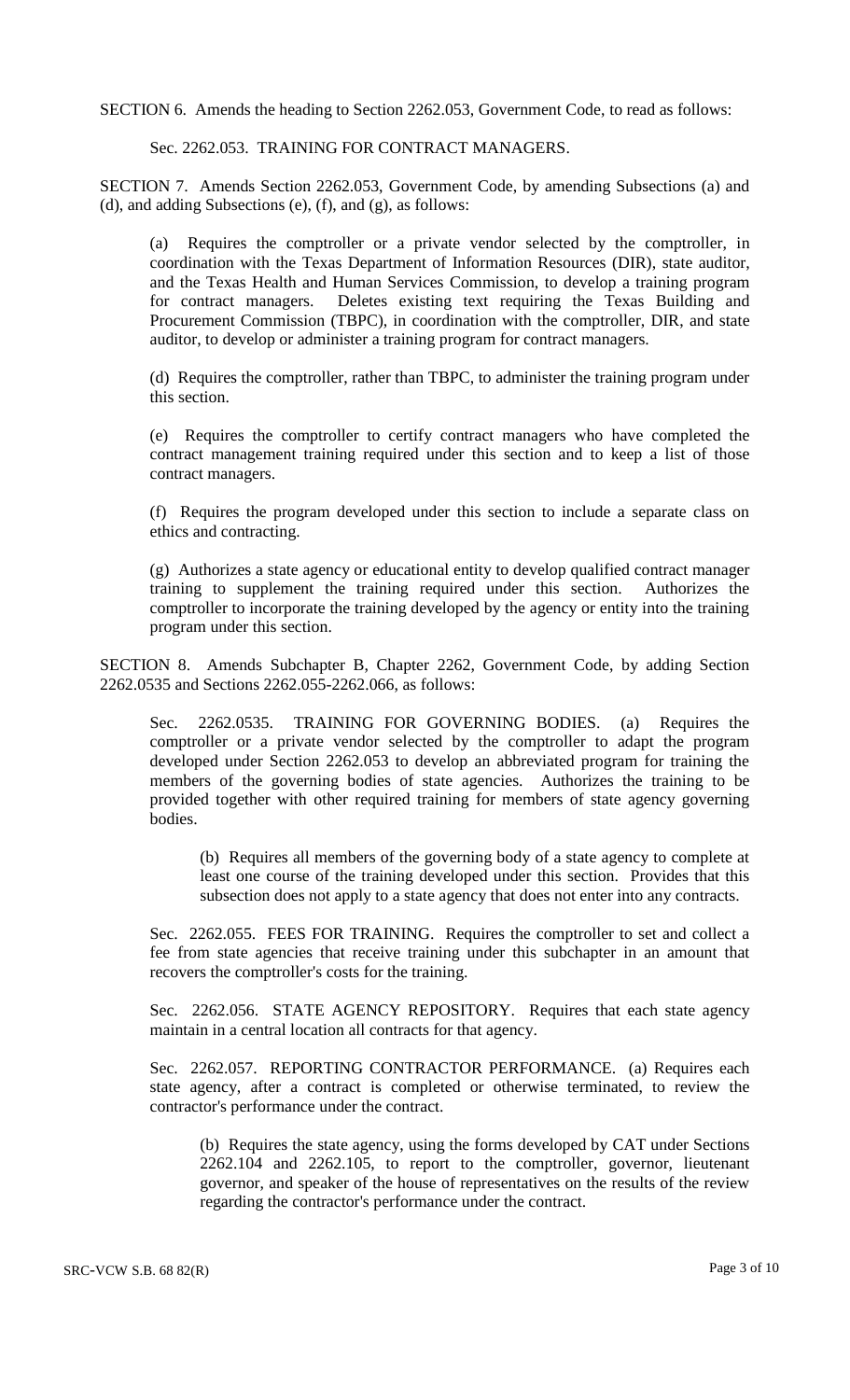Sec. 2262.058. CONTRACTOR PERFORMANCE DATABASE. (a) Requires the comptroller to store in a database contractor performance reviews as provided by this section.

(b) Requires the comptroller to evaluate the contractor's performance based on the information reported under Section 2262.057 and criteria established by the comptroller.

(c) Requires the comptroller to establish an evaluation process that allows vendors who receive an unfavorable performance review to protest any classification given by the comptroller.

(d) Requires the comptroller to develop a database that incorporates the performance reviews and aggregates the reviews for each contractor.

(e) Authorizes a state agency to use the performance review database to determine whether to award a contract to a contractor reviewed in the database.

(f) Requires the comptroller to make the performance review database accessible to the public on the comptroller's Internet website.

Sec. 2262.059. EXCLUDING CONTACTOR FROM SOLICITATION PROCESS. Authorizes a state agency, based on its own contractor performance reviews and on information in the database developed under Section 2262.058, to exclude a contractor from the solicitation process for a contract if the agency determines the contractor has performed poorly on a previous state contract without regard to whether the contractor has been barred under Section 2155.077 (Barring Vendor from Participation in State Contracts).

Sec. 2262.060. PERFORMANCE MEASURES; REPORTS. (a) Requires each state agency to develop a plan for incorporating performance measures into all contracts entered into by the agency. Provides that this includes ensuring that performance measures are written into each contract prior to execution.

(b) Requires that each state agency, not later than March 1 of each year, to report to CAT, governor, lieutenant governor, and speaker of the house of representatives regarding performance measures in the agency's contracts. Requires that the report describe the agency's efforts to include performancebased provisions in the agency's contracts.

(c) Requires the state agency to make the report accessible to the public on the agency's website.

Sec. 2262.061. CONTRACT MANAGERS. (a) Requires each state agency that enters into contracts other than interagency contracts to establish a career ladder program for contract management in the agency.

(b) Authorizes an employee hired as a contract manager to engage in procurement planning, contract solicitation, contract formation, price establishment, and other contract activities.

(c) Requires each state agency to determine, in consultation with the state auditor, the amount and significance of contract management duties sufficient for an employee to be considered a contract manager under this chapter.

Sec. 2262.062. APPROVAL OF CONTRACTS. (a) Requires each state agency to establish formal guidelines regarding who may approve a contract for the agency.

(b) Requires each state agency to adopt administrative rules to establish a monetary threshold above which agency contracts and amendments to or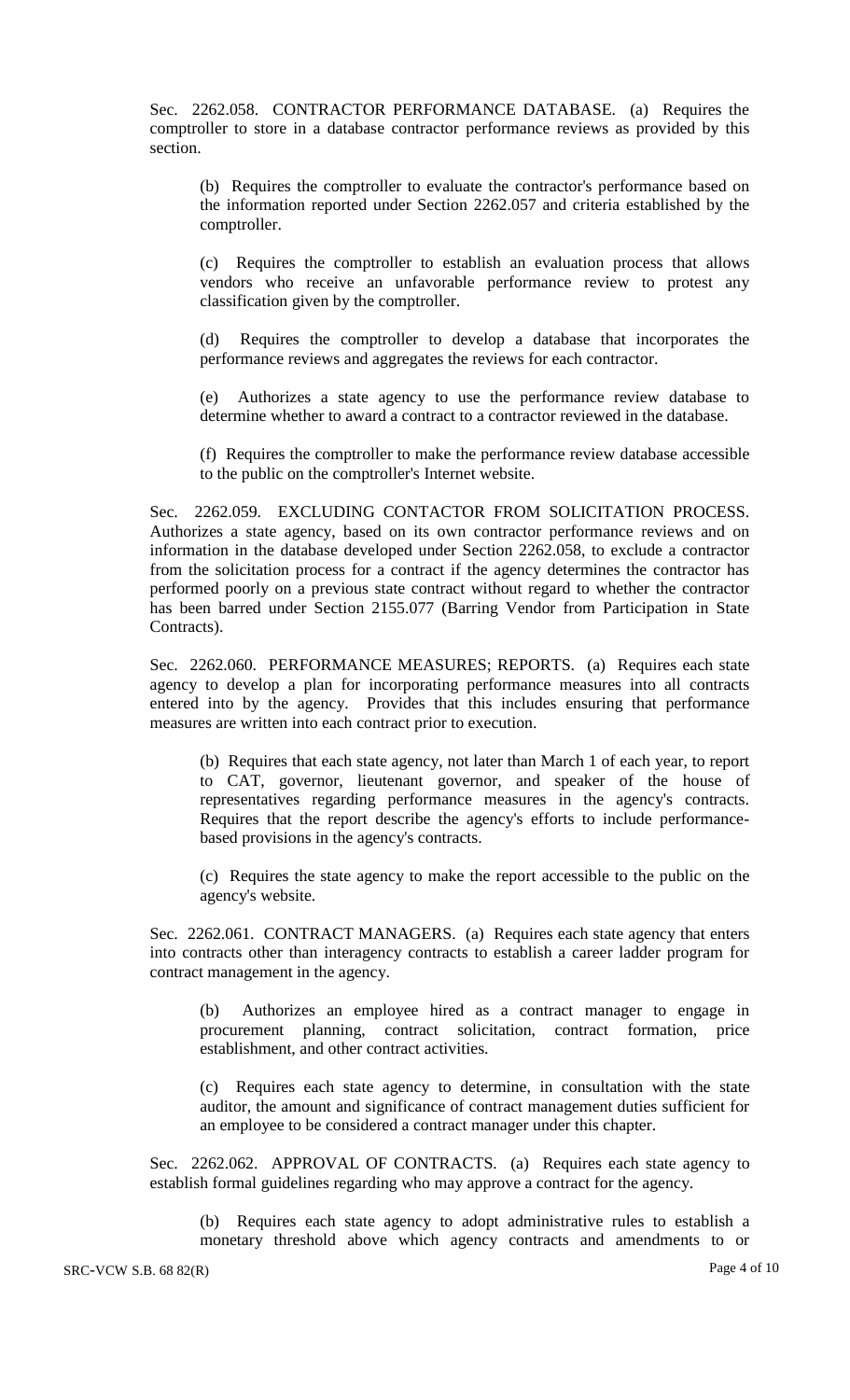extensions of agency contracts require written authorization by the agency executive director.

(c) Requires the executive director to authorize a contract amendment in writing for state agency contracts valued in excess of \$1 million.

(d) Requires each state agency to annually report to the comptroller a list of each person authorized to approve contracts at the agency. Requires that the list include the person's name, position, and supervisory responsibility, if any.

Sec. 2262.063. NEGOTIATION OF CONTRACT BY SINGLE EMPLOYEE PROHIBITED. Prohibits a state agency from negotiating a contract with only one employee engaging in the negotiation.

Sec. 2262.064. DEVELOPMENT OF OPTIMIZED MODEL FOR CERTAIN CONTRACTS. (a) Requires a state agency, if the agency determines that a proposed contract or proposed contract extension or amendment would outsource existing services or functions performed by the agency that have a value of \$10 million or more, or that would lead to the loss of 100 or more existing state employee positions, to create an optimized model for the identified functions or services to determine how and at what cost the agency could most efficiently provide the functions or services.

(b) Requires that the model show consideration of all relevant factors, including best practices in this state or other states, available technology, access to benefits and services for clients, program integrity, and assessment of state agency skills available throughout the life of the project.

(c) Requires an agency that develops an optimized model under this section to use it as the basis for cost comparison under Section 2262.066 when deciding whether to outsource the identified functions or services.

(d) Provides that a model developed under this section is confidential and is not subject to disclosure under Chapter 552 (Public Information) until a final determination has been made to award the contract for which the model was developed.

Sec. 2262.065. ANALYSIS OF SERVICES AND FUNCTIONS. (a) Defines "inherently governmental in nature" in this section.

(b) Requires a state agency, if the agency determines that a proposed contract or proposed contract extension or amendment would outsource existing services or functions performed by the agency that have a value of \$10 million or more, or that would lead to the loss of 100 or more existing state employee positions, then before the agency may issue a competitive solicitation for the contract or amend or extend the contract, to contract with the State Council on Competitive Government for its staff to perform an analysis to determine if any of the services or functions to be performed under the contract or contract extension or amendment are inherently governmental in nature.

(c) Prohibits the state agency, if the State Council on Competitive Government determines that a service or function to be performed under the contract or contract extension or amendment is inherently governmental in nature, except as provided by Subsection (e), from contracting with a private entity to perform the service or function, or amending or extending the contract, if a private entity is to perform the service or function under the contract extension or amendment.

(d) Requires that the analysis required under this section use the standards and policies contained in the Office of Federal Procurement Policy, Policy Letter 92- 1, or comparable guidelines developed by the State Council on Competitive Government.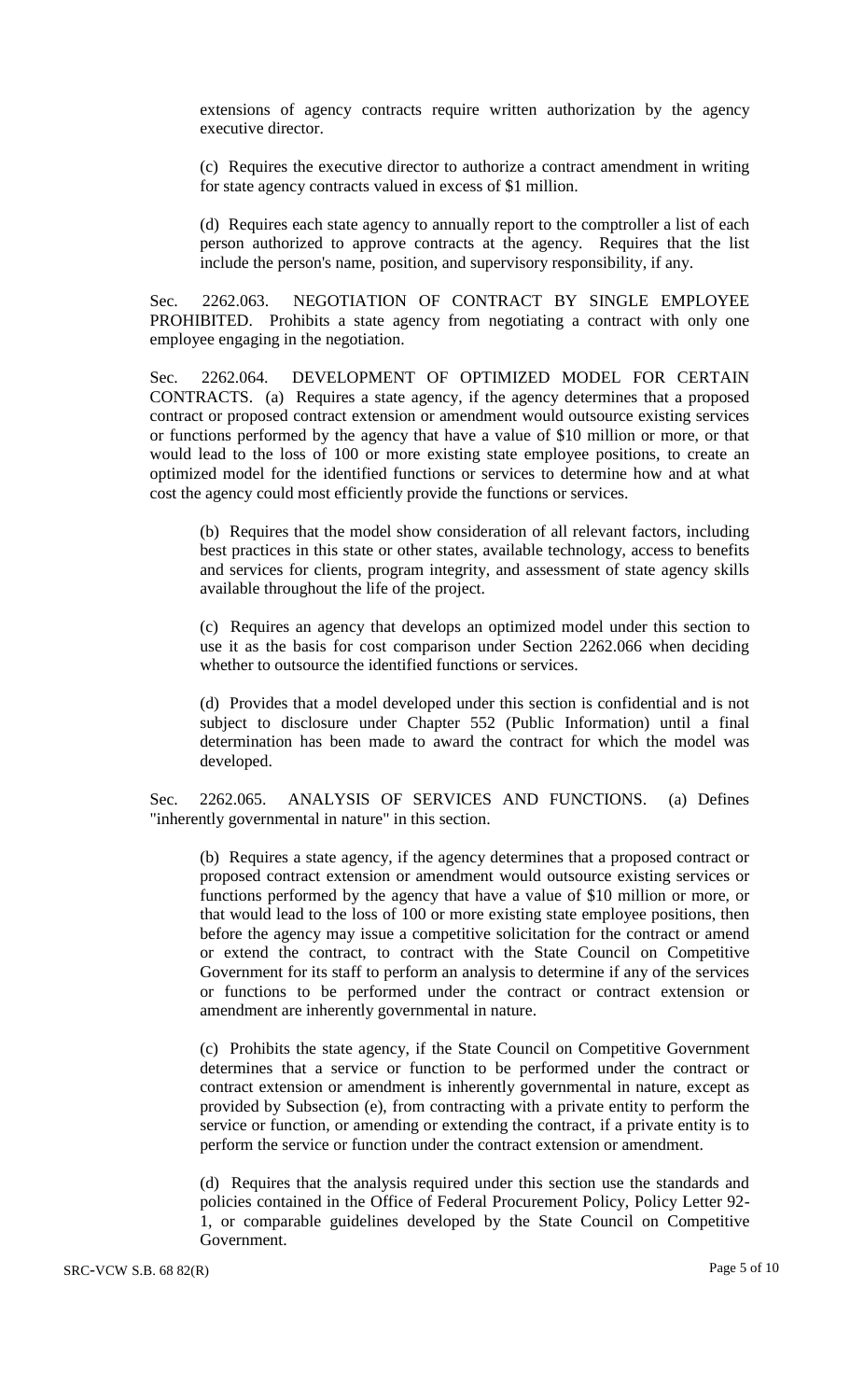(e) Authorizes a state agency to contract with a private entity to perform a service or function or amend or extend an existing contract to allow a private entity to perform a service or function that the State Council on Competitive Government determines to be inherently governmental in nature if the chief administrative officer of the agency issues a report stating that there is a compelling state interest in outsourcing the service or function.

Sec. 2262.066. FULL AND FAIR COST COMPARISON. (a) Requires a state agency, if the agency determines that a proposed contract or proposed contract extension or amendment would outsource existing services or functions performed by the agency that have a value of \$10 million or more, or that would lead to the loss of 100 or more existing state employee positions, to:

> (1) conduct a full and fair cost comparison to determine whether a private entity could perform the service or function with a comparable or better level of quality at a cost savings to the state; and

> (2) prepare a business case providing the initial justification for the proposed contract or proposed contract extension or amendment that includes the results of the comparison required under Subdivision (1) and the anticipated return on investment in terms of cost savings and efficiency for the proposed contract or proposed contract extension or amendment.

(b) Authorizes a state agency, to perform the comparison required by Subsection (a)(1), to contract with the State Council on Competitive Government to have its staff perform the comparison or use the methodology provided in Section 2162.103 (Cost Comparison and Contract Considerations).

(c) Requires a stage agency, before executing a final contract, to submit the business case required under Subsection (a)(2) to the governor, lieutenant governor, speaker of the house of representatives, LBB, state office of contract management, and standing committees of the legislature that have primary jurisdiction over the agency, over state appropriations, and over state purchasing.

- SECTION 9. Amends Section 2262.101, Government Code, as follows:
	- Sec. 2262.101. CREATION; DUTIES. (a) Creates this subsection from existing text. Provides that CAT is created to assist state agencies in improving contract management practices by certain activities, including providing recommendations to the comptroller, rather than TBPC, regarding the development of the contract management guide, and the training under Section 2262.053, and certifying that state agencies have complied with Sections 2262.064 and 2262.066. Deletes existing text relating to improving contract management practices by reviewing the solicitation of major contracts by state agencies. Makes nonsubstantive changes.

(b) Requires CAT to consult with state agencies in developing forms, contract terms, guidelines, and criteria required under this chapter.

SECTION 10. Amends Section 2262.102(a), Government Code, as follows:

(a) Provides that CAT consists of five members, including one member from the attorney general's office, one member from the comptroller's office, one member from the DIR, one member from the governor's office, and one member from the State Council on Competitive Government. Deletes existing text relating to one member being from TBPC.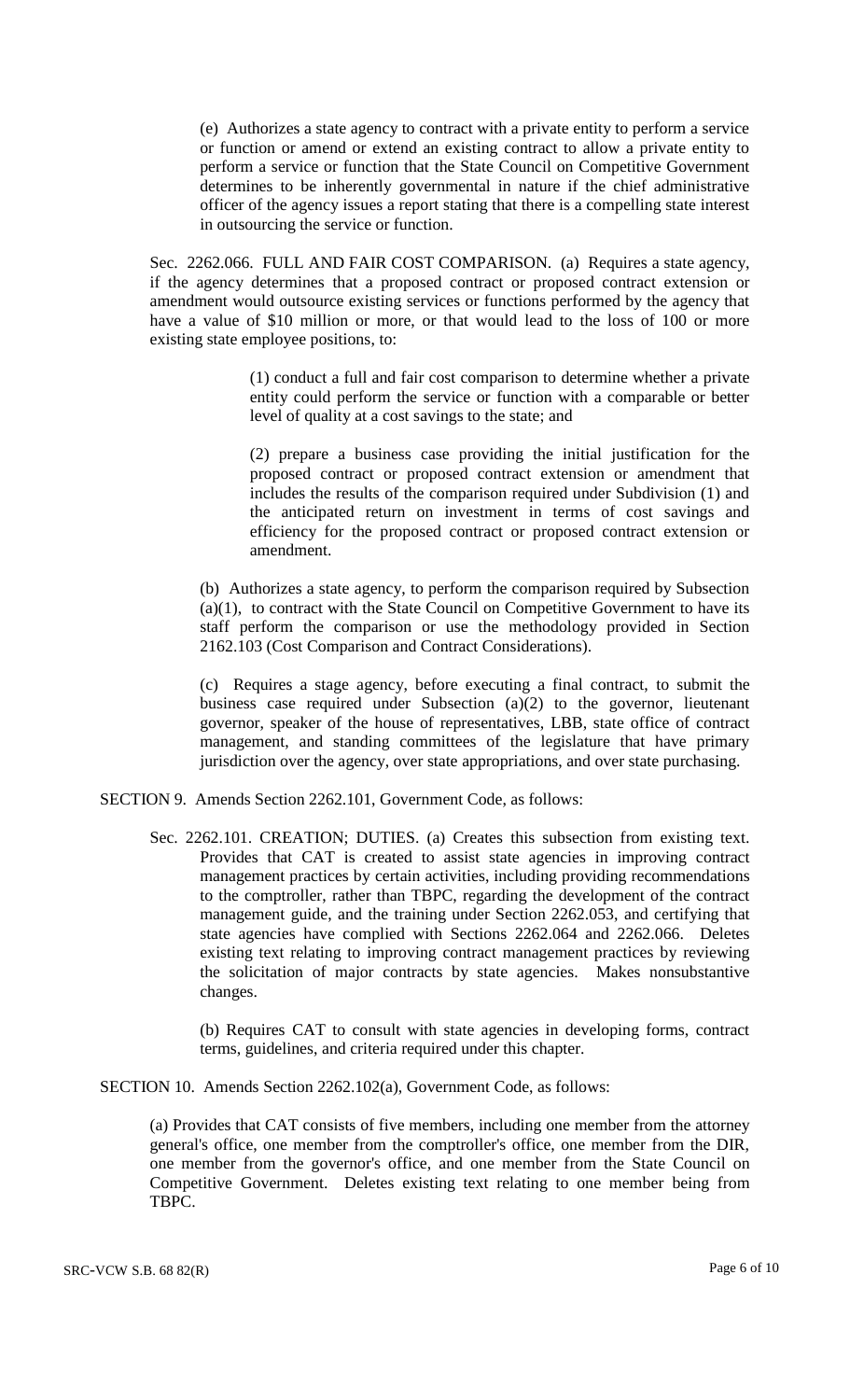SECTION 11. Amends Subchapter C, Chapter 2262, Government Code, by adding Sections 2262.104 and 2262.105, as follows:

Sec. 2262.104. UNIFORM DEFINITIONS AND FORMS. (a) Requires CAT to develop and publish a uniform set of definitions for use as applicable in state contracts.

(b) Requires CAT to develop and publish a uniform and automated set of forms that a state agency may use in the different stages of the contracting process.

Sec. 2262.105. FORMS FOR REPORTING CONTRACTOR PERFORMANCE. Requires CAT, as part of the uniform forms published under Section 2262.104, to develop forms for use by state agencies in reporting a contractor's performance under Section 2262.057.

SECTION 12. Amends Chapter 2262, Government Code by adding Subchapters D, E, F, and G, as follows:

### SUBCHAPTER D. CONTRACT PROVISIONS

Sec. 2262.151. USE OF UNIFORM FORMS. Authorizes a state agency to use the forms developed under Section 2262.104 as templates, guides, or samples for contracts entered into by the agency.

Sec. 2262.152. CONTRACT TERMS RELATING TO NONCOMPLIANCE. (a) Requires CAT to develop recommendations for contract terms regarding penalties for contractors who do not comply with a contract, including penalties for contractors who do not disclose conflicts of interest under Section 2262.201. Authorizes CAT to develop recommended contract terms that are generally applicable to state contracts and terms that are applicable to important types of state contracts.

(b) Authorizes a state agency to include applicable recommended terms in a contract entered into by the agency.

Sec. 2262.153. REQUIRED PROVISION RELATING TO SUBCONTRACTOR COMPLIANCE. Requires that each state agency contract require that each contractor provide a list of all subcontractors for the contract and include a provision that:

(1) holds the contractor responsible for the conduct of all subcontractors in complying with the contractor's contract with the state agency; and

(2) requires each subcontractor to disclose all potential conflicts of interest to the state agency, according to guidelines developed under Section 2262.201(b), when the subcontractor contracts with or is otherwise hired by the contractor.

Sec. 2262.154. REQUIRED CONTRACTOR DISCLOSURE STATEMENT; STATE AGENCY EMPLOYEES. Requires a contractor and subcontractor, before entering into a contract with the state, to disclose each employee:

(1) who was employed by the state at any time during the two years before the date of the disclosure and is now employed by the contractor or subcontractor, or the contractor or subcontractor at any time during the year before the date of the disclosure and is now employed by the state; and

(2) who is materially involved in the development of the contract terms or the management of the contract.

Sec. 2262.155. REQUIRED CONTRACTOR DISCLOSURE STATEMENT; OUTSOURCING. (a) Requires that each contract entered into by a state agency include a provision requiring disclosure of any services materially necessary to fulfill the contract, including services performed by a subcontractor, that will be or are performed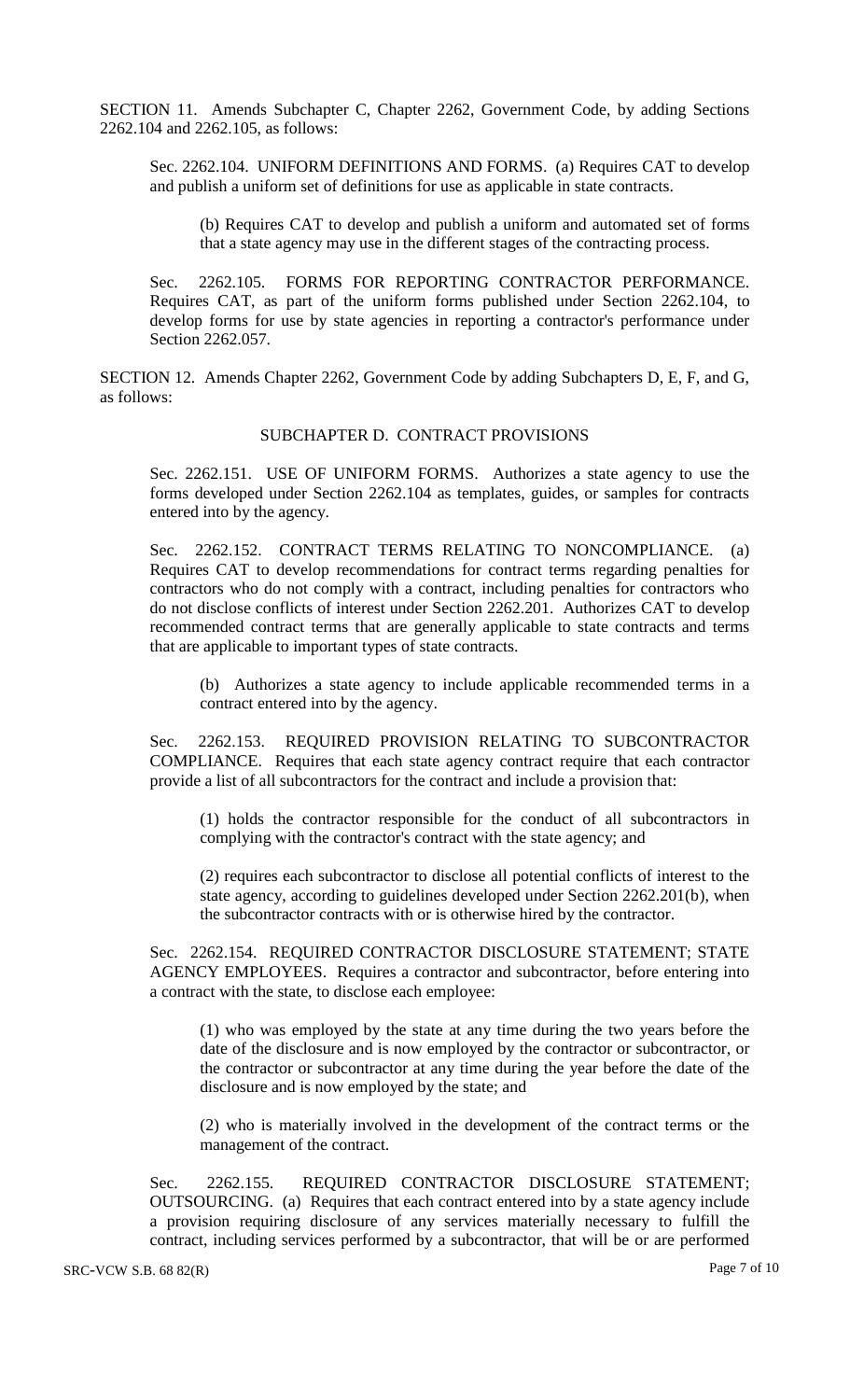in a country other than the United States. Provides that this section does not apply to services that are occasional, minor, or incidental to fulfilling the contract.

(b) Requires that the contract include a provision allowing the state agency to terminate the contract and solicit a new contract, except as provided by Subsection (d), if the contractor or subcontractor of the contractor performs a service materially necessary to fulfill the contract in a country other than the United States, and the contractor does not disclose in the contract that the service will be performed in a country other than the United States.

(c) Requires a state agency that decides not to solicit a new contract under circumstances in which the agency is authorized to do so under a contract provision required by Subsection (b) to report this decision to the governor, the lieutenant governor, the speaker of the house of representatives, and CAT.

(d) Authorizes a contractor to replace a subcontractor without termination of a contract under this section if the contractor determines that the subcontractor is performing a service materially necessary to fulfill the contract in a country other than the United States and did not disclose that fact to the contractor.

Sec. 2262.156. HIRING PREFERENCE PROVISION FOR CERTAIN LARGE CONTRACTS. Requires that a contract or contract amendment, if a state agency determines that the proposed contract or proposed contract extension or amendment would outsource existing services or functions performed by the agency that have a value of \$10 million or more, or that would lead to the loss of 100 or more existing state employee positions, contain a provision that requires the contractor to give preference in hiring to former employees of a state agency whose employment is terminated because of the contract or contract extension or amendment; who satisfy the contractor's hiring criteria for that position; and whose salary requirements are competitive with market rates for positions with equivalent skills and experience.

#### SUBCHAPTER E. ETHICS; CONFLICT OF INTEREST

Sec. 2262.201. CONTRACTOR CONFLICTS OF INTEREST. (a) Requires each contractor who responds to a state agency's contract solicitation to disclose in its response all potential conflicts of interest to the agency.

(b) Requires CAT to develop guidelines to aid contractors and state agencies in identifying potential conflicts of interest.

Sec. 2262.202. EXECUTIVE DIRECTORS; ETHICS AND CONTRACTING CLASS. Requires each executive director of a state agency to annually complete the ethics and contracting class developed under Section 2262.053(f). Provides that this section does not apply to a state agency that does not enter into any contracts.

# SUBCHAPTER F. CHANGES TO CONTRACTS

Sec. 2262.251. CONTRACT AMENDMENTS, EXTENSIONS, AND CHANGE ORDERS. (a) Provides that an extension of or amendment to a contract, including a change order, is subject to the same approval processes as the original contract.

(b) Prohibits a state agency from extending or amending a contract unless the agency complies with the same approval processes for the extension or amendment as required for the original contract, and a contract manager for the agency states in writing why the extension or amendment is necessary.

(c) Provides that this section does not affect whether a state agency is required to undertake a new solicitation process in the manner required for a new contract in order to extend or amend a contract.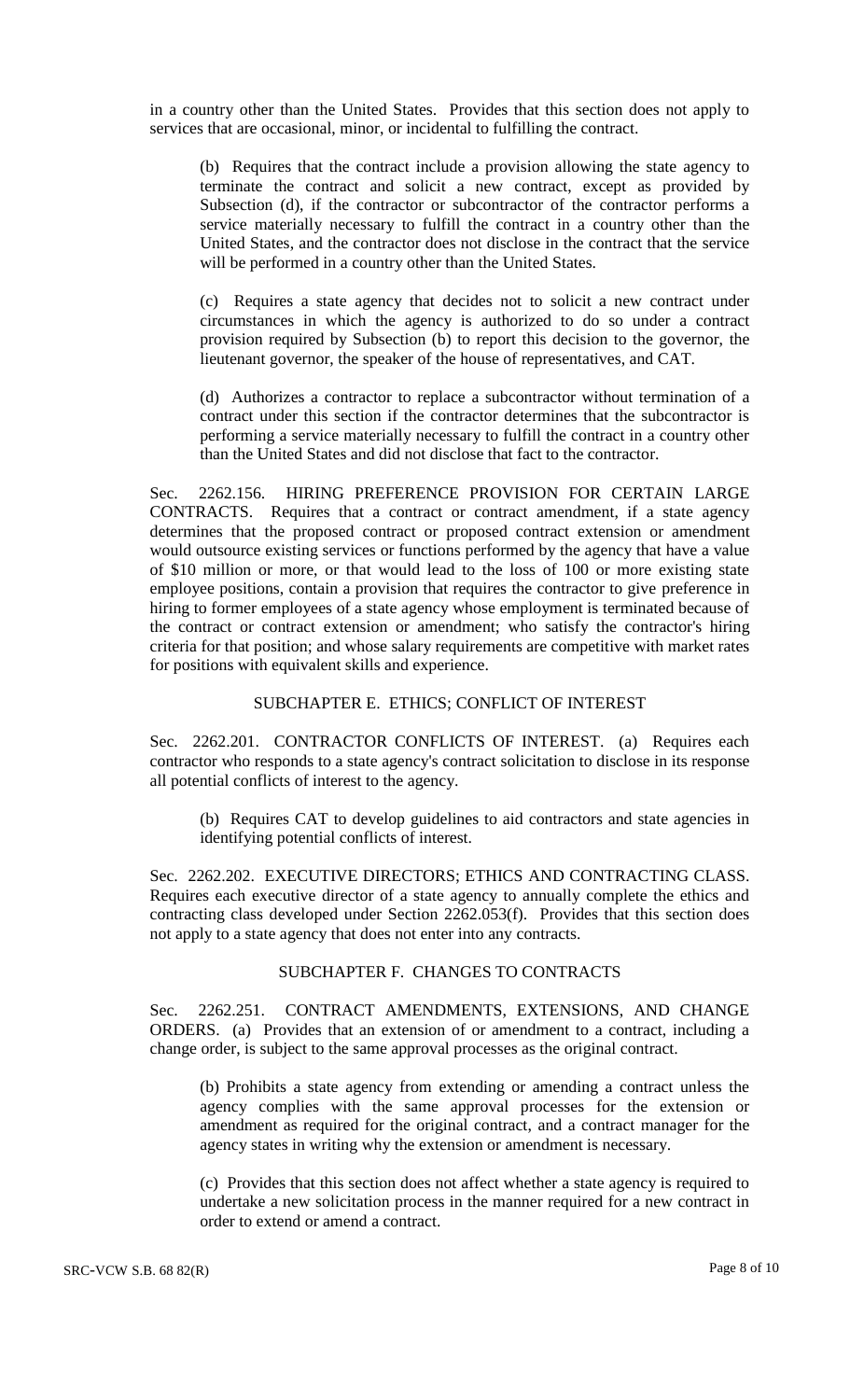Sec. 2262.252. LARGE CHANGE IN CONTRACT VALUE. (a) Requires a state agency, if a proposed contract amendment or extension changes the monetary value of a contract by \$1 million or more, to obtain review and approval from CAT and the agency's executive director before the agency amends or extends the contract.

(b) Provides that this section does not apply to a proposed contract amendment required by a state or federal statute.

Sec. 2262.253. CERTAIN CONTRACT EXTENSIONS. Provides that this subchapter does not apply to contract extensions that are specifically established as a component of the original procurement.

SUBCHAPTER G. STATE OFFICE OF CONTRACT MANAGEMENT

Sec. 2262.301. DEFINITIONS. Defines "high-risk contract," "major information resources project," "office," "quality assurance team," and "solicitation" in this subchapter.

Sec. 2262.302. ESTABLISHMENT; GENERAL DUTIES. Requires the comptroller to establish a state office of contract management (office) to:

(1) develop criteria for identifying high-risk factors in contracts;

(2) review and approve an action related to a high-risk contract as provided by Section 2262.303;

(3) provide recommendations and assistance to state agency personnel throughout the contract management process; and

(4) coordinate and consult with the quality assurance team on all high-risk contracts relating to a major information resources project.

Sec. 2262.303. REVIEW AND APPROVAL; WAIVER. (a) Requires each state agency before taking actions in relation to a high-risk contract, to receive approval from the office before publicly releasing solicitation documents, executing a final contract, and making a payment or a series of payments that equal half of the contract value.

(b) Requires the office, in determining whether to approve an action described by Subsection (a), to review related documentation, including, for a contract that would outsource existing services or functions performed by the agency that have a value of at least \$10 million, or that would lead to the loss of at least 100 existing state employee positions, the optimized model developed under Section 2262.064 and the cost comparison conducted under Section 2262.066, to ensure that potential risks related to the high-risk contract have been identified and mitigated

(c) Authorizes the comptroller by rule to adopt criteria for waiving the review and approval requirements under Subsections (a) and (b).

Sec. 2262.304. SOLICITATION AND CONTRACT CANCELLATION. Authorizes the office, after review of and comment on the matter by LBB and the governor, to recommend the cancellation of a solicitation or a contract during the review process under Section 2262.303 if a proposed solicitation is not in the best interest of the state, a proposed contract would place the state at an unacceptable risk if executed, or an executed contract is experiencing performance failure or payment irregularities.

SECTION 13. Transfers Section 2262.003, Government Code, to Subchapter D, Chapter 2262, Government Code, as added by this Act, redesignates it as Section 2262.157, and amends it, as follows: